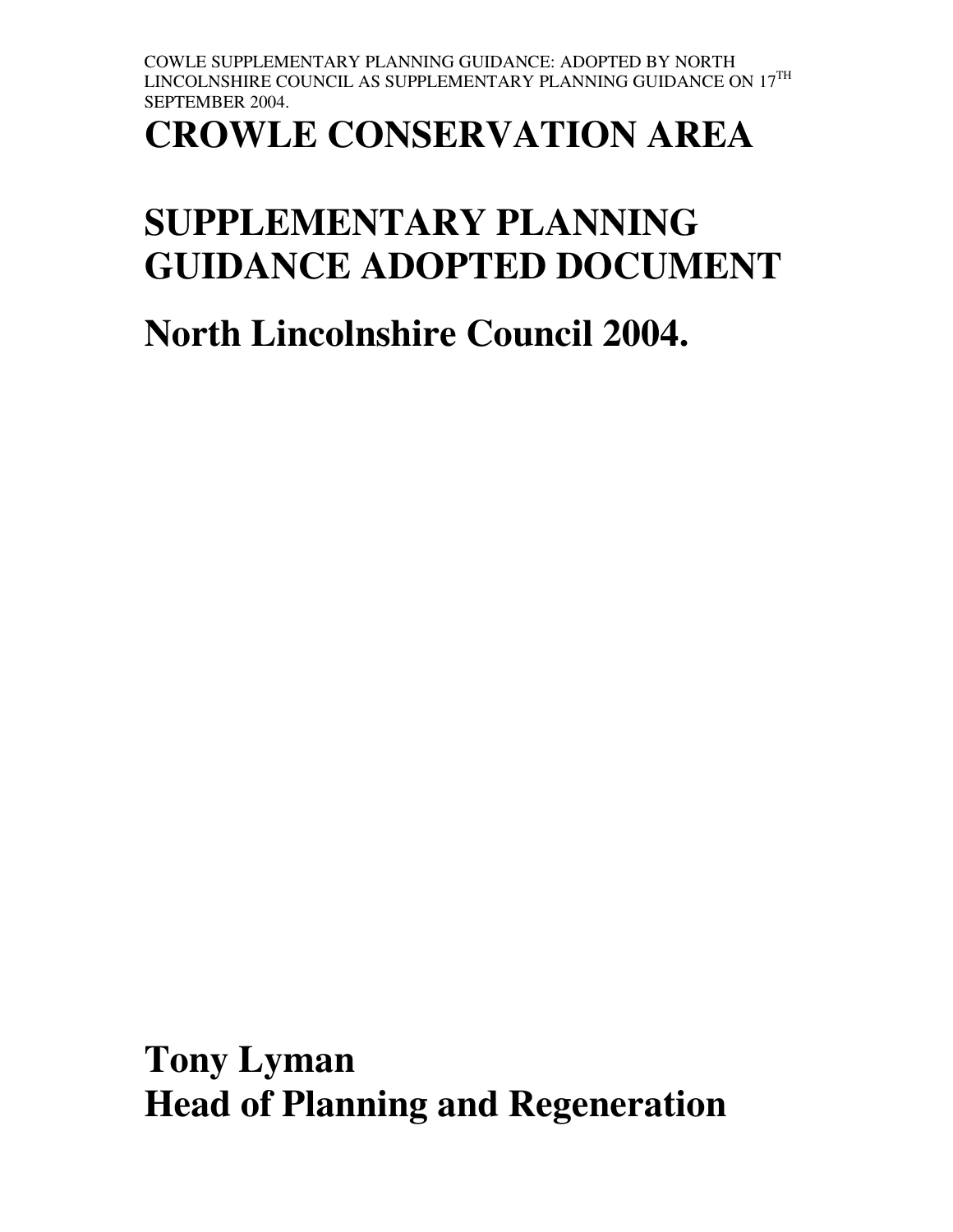## **Contents**

# **Section 1: Background Information**

- 1.1 Introduction
- 1.2 North Lincolnshire Local Plan
- 1.3 The development of Crowle
- 1.4 The character of the Crowle Conservation Area

# **Section 2: Policies**

| 2.1  | General information                                                                  |
|------|--------------------------------------------------------------------------------------|
| 2.2  | <b>Listed buildings</b>                                                              |
| 2.3  | Buildings of Townscape Merit and demolition in conservation areas                    |
| 2.4  | Other buildings – buildings of neutral and negative effect in their present<br>form. |
| 2.5  | New development                                                                      |
|      | Design<br>i)<br>ii)<br><b>Materials</b><br>iii) Shopfronts                           |
| 2.6  | Protection of open space and views                                                   |
| 2.7  | <b>Trees</b>                                                                         |
| 2.8  | Environmental improvements.                                                          |
| 2.9  | How residents can help                                                               |
| 2.10 | Useful names and addresses                                                           |
| 2.11 | <b>Bibliography</b>                                                                  |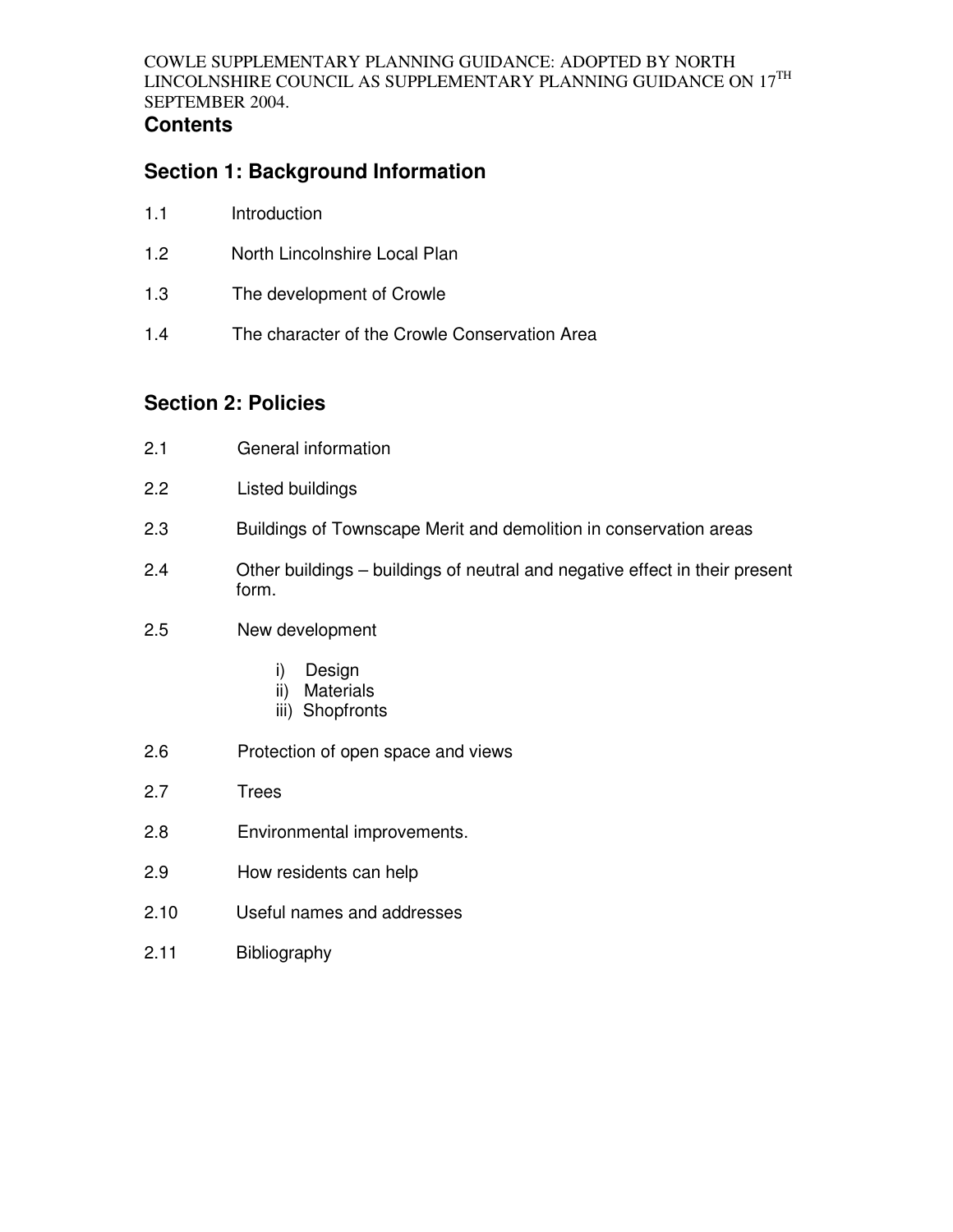## **Maps**

Map showing Conservation Area Boundary; Listed Buildings; Buildings of Townscape Merit and other features of the conservation area.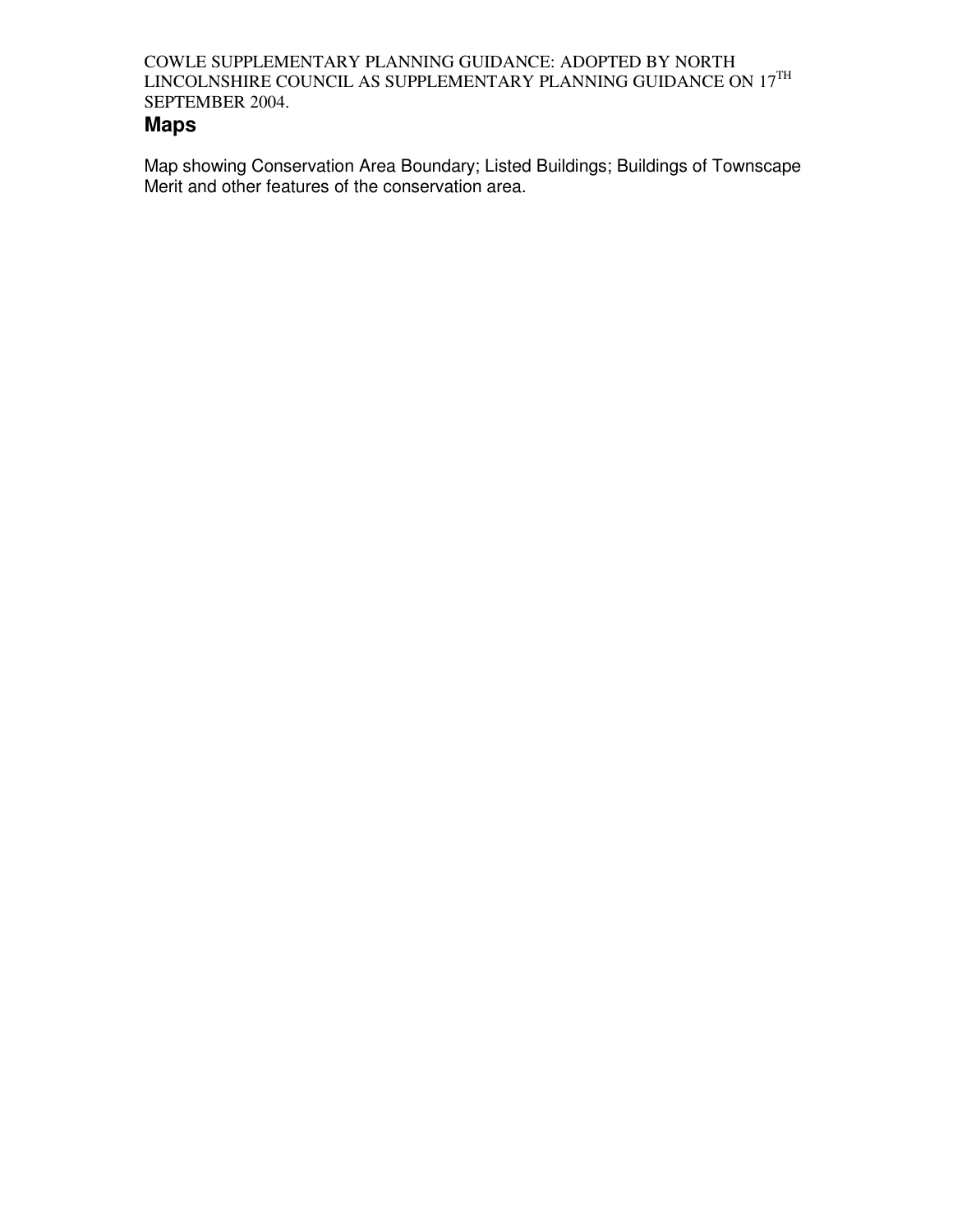## **SECTION 1 BACKGROUND INFORMATION**

## **1.1 Introduction**

Crowle is a former agricultural settlement on the Isle of Axholme to the west of Scunthorpe. Recent improvements to the motorway network have provided the impetus for new housing in the area so many of the inhabitants now commute out of the town for work. The town centre is small, and centred around the former Market Square.

The Crowle Conservation Area was designated by the former Boothferry Borough Council on  $20<sup>th</sup>$  March 1989 and covers the historic village core but excludes the more recent residential developments on the peripheries.

A conservation area is an area of special architectural or historic interest the character or appearance of which it is desirable to preserve or enhance. This is set out in the Planning (Listed Buildings and Conservation Areas) Act 1990, which requires local authorities to publish proposals for the preservation and enhancement of conservation areas and to assess all development proposals within such areas very carefully.

This document builds upon an appraisal of the character of the conservation area, which is published as a sister document, by providing detailed guidance on the management of the area. Both documents have been the subject of a consultation with local residents and other interested parties and have been amended as a result. North Lincolnshire Council has adopted both as Supplementary Planning Guidance to be used to inform and guide its decision making when determining planning and listed building consent applications within, and on the boundaries of, the conservation area.

## **1.2 North Lincolnshire Local Plan**

The North Lincolnshire Local was adopted in May 2003 and should be consulted in conjunction with this document. Within the Plan are detailed policies, which seek (amongst others) the protection of listed buildings and the preservation and enhancement of conservation areas.

Crowle is defined as a Medium Growth Settlement in the Local Plan. Such settlements are identified because of their existing size and level of facilities, and their ability to absorb some additional development without placing unacceptable burdens on the existing infrastructure or without adversely affecting the environment. Sensitive growth within theses settlements can help to support and maintain local services such as schools, shops and bus services, which are all vital to the health and viability of rural communities.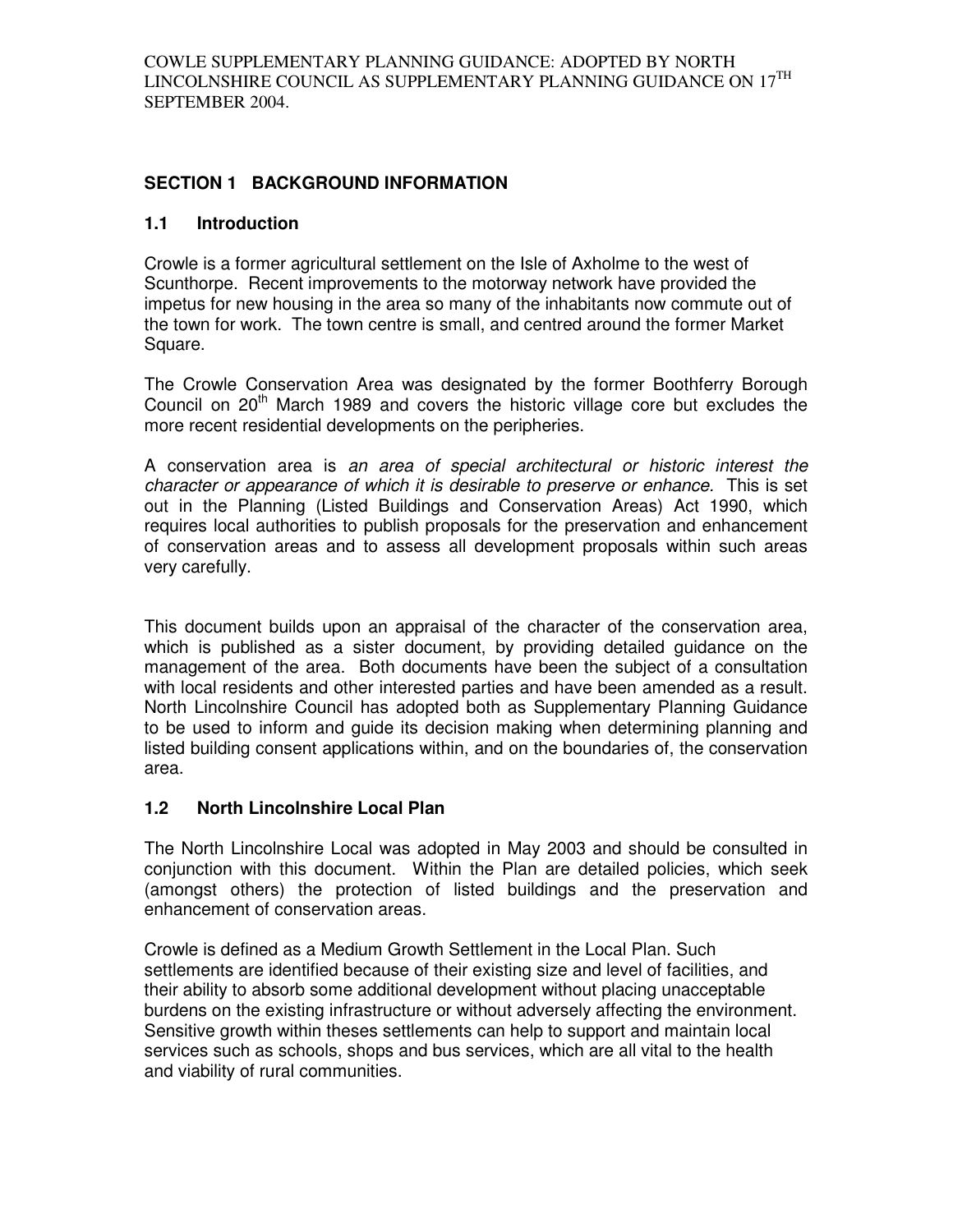Briefly, the following policies are relevant:

Policy HE1 Conservation Areas.

This policy states that the Council will continue to protect areas of special quality and character by designating new conservation areas, and by reviewing existing conservation areas.

Policy HE2 Development in Conservation Areas.

This policy states that all new development within a conservation area, or which might affect the setting of it, should preserve or enhance the character and appearance of the area and its setting. Detailed guidance is also included on how this should be achieved.

Policy HE3 Demolition in Conservation Areas.

This policy provides the criteria by which applications for demolition will be considered.

Policy HE5 Development affecting Listed Buildings.

This policy describes how the Council will seek to secure the preservation, restoration and continued use of listed buildings.

Policy HE6 Demolition of Listed Buildings

This policy outlines how applications for the demolition of listed buildings will be assessed.

Policy LC11 Areas of Amenity Importance

This policy describes how the Council will seek to protect Areas of Amenity Importance.

Archaeology.

Further policies consider archaeology and include the requirements for archaeological evaluations for certain sites and buildings. These policies are consistent with central government advice in PPG16, which stresses the importance of understanding and recording sites and buildings prior to development.

## **1.3 The development of Crowle.**

The place name Crowle originates from the Old English river-name crull, a word related to the Middle Dutch krul or 'curled hair', and meaning a winding river or stream.

Crowle may have existed in Saxon times as a settlement of Crul is mentioned in the Domesday book of 1086, and the Norman fabric contained within parts of St. Oswald's Church confirms that a small village existed during the early medieval period. In the  $12<sup>th</sup>$  and  $13<sup>th</sup>$  century Crowle developed into a market town under the auspices of the Abbot of Selby, and its first market charter was granted in 1305. The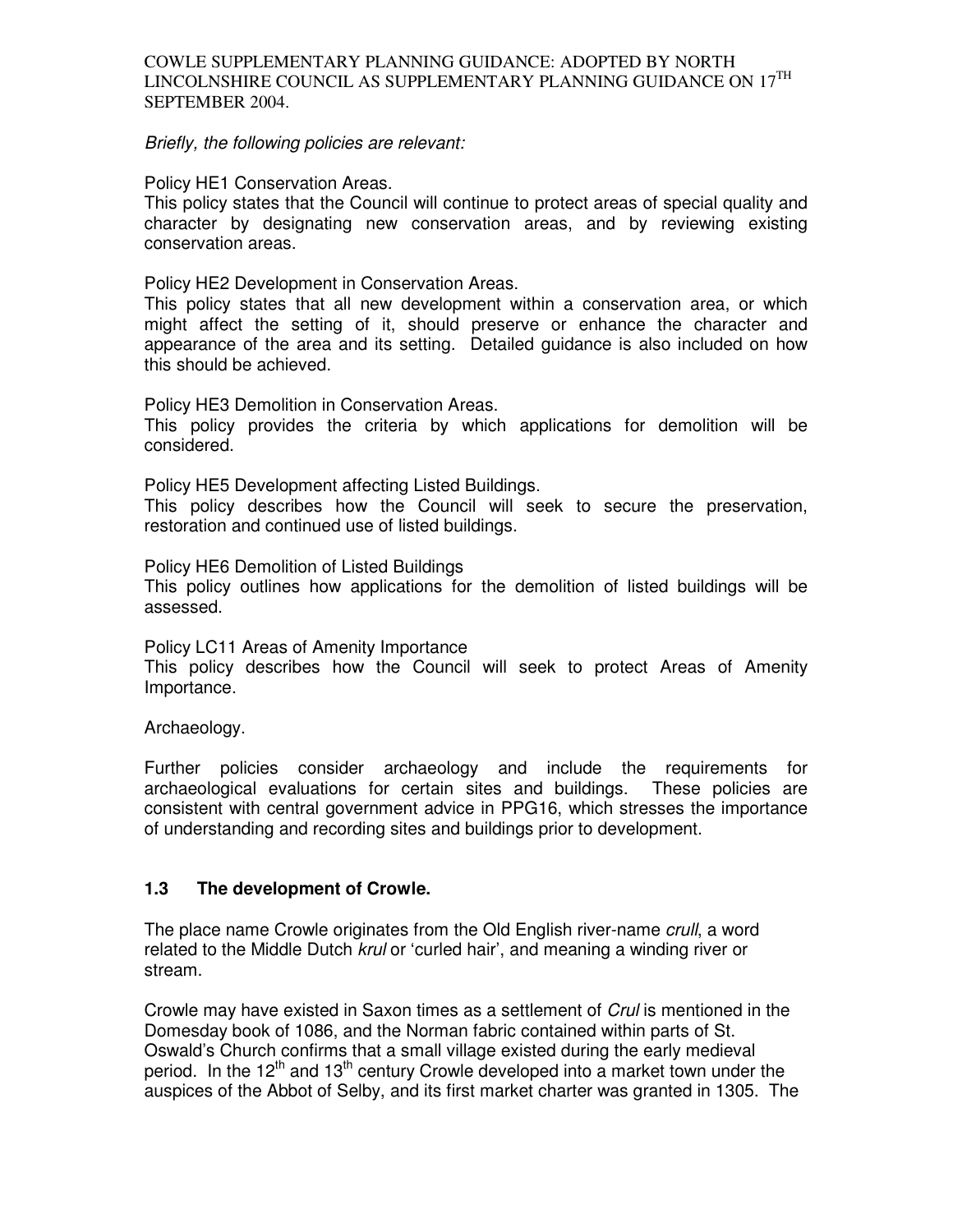town was well placed for trade, with the nearby River Don providing transport links to the River Trent.

In the 1630's the Dutchman Cornelius Vermyden designed and built an extensive system of ditches and dykes to drain the area around Crowle. This was an unpopular improvement which deprived many of the poor with their free commonland. However, it did create rich and very fertile agricultural land, and this meant that throughout the 17<sup>th</sup> and 18<sup>th</sup> centuries Crowle developed as a prosperous market town. Of importance also were fishing, peat extraction, the cultivation of hemp and flax, and the manufacture of sackcloth. The construction of the nearby Stainforth and Keadby Canal between 1792 – 1802 provided a new link between the Trent and Don rivers.

The 19<sup>th</sup> century saw the continued expansion of existing industries in Crowle with new technology creating opportunities for diversification. The sackcloth industry became more mechanised, and new industries based on agricultural production were created such as milling, brewing, and agricultural engineering. A brick and tile works was also established to the south of the town centre. The development of the railways contributed to the prosperity of Crowle as a centre for trade. More recently the town has suffered economically as a result of the loss of its agricultural base, although the construction of the M180 just south of the town in the 1980's has provided an impetus to house-building in the area.

## **1.4 The character of the Crowle conservation Area**

The layout of Crowle dates back to the medieval period, when it developed as a small market town serving the Isle of Axholme. Most of the buildings in the town centre, however, date to the  $18<sup>th</sup>$  and  $19<sup>th</sup>$  century, and the character of this part of the town is therefore of these periods, with modest two-storey terraced houses, many with ground floor shop, being the predominant building type. Of note is the rectangular Market Place with its Victorian Gothic Market Hall.

Towards the Norman church of St. Oswalds, in Cross Street and Church Street, are slightly grander houses, some of which retain excellent examples of Georgian detailing. Throughout the town are reminders of the previous links with agriculture, and many small barns and workshops still survive, although usually tucked-away behind more prestigious frontage buildings.

Another major influence on the character and appearance of the Crowle Conservation Area is the large number of Non-Conformist chapels which remain.

## **SECTION 2 POLICIES**

## **2.1 General information**

The following sections contain a number of policies and guidance for preserving or enhancing the Conservation Area. Included is information about controls on listed building and about improving buildings, which contribute positively to the character of the conservation area. Further sections deal with design guidance for new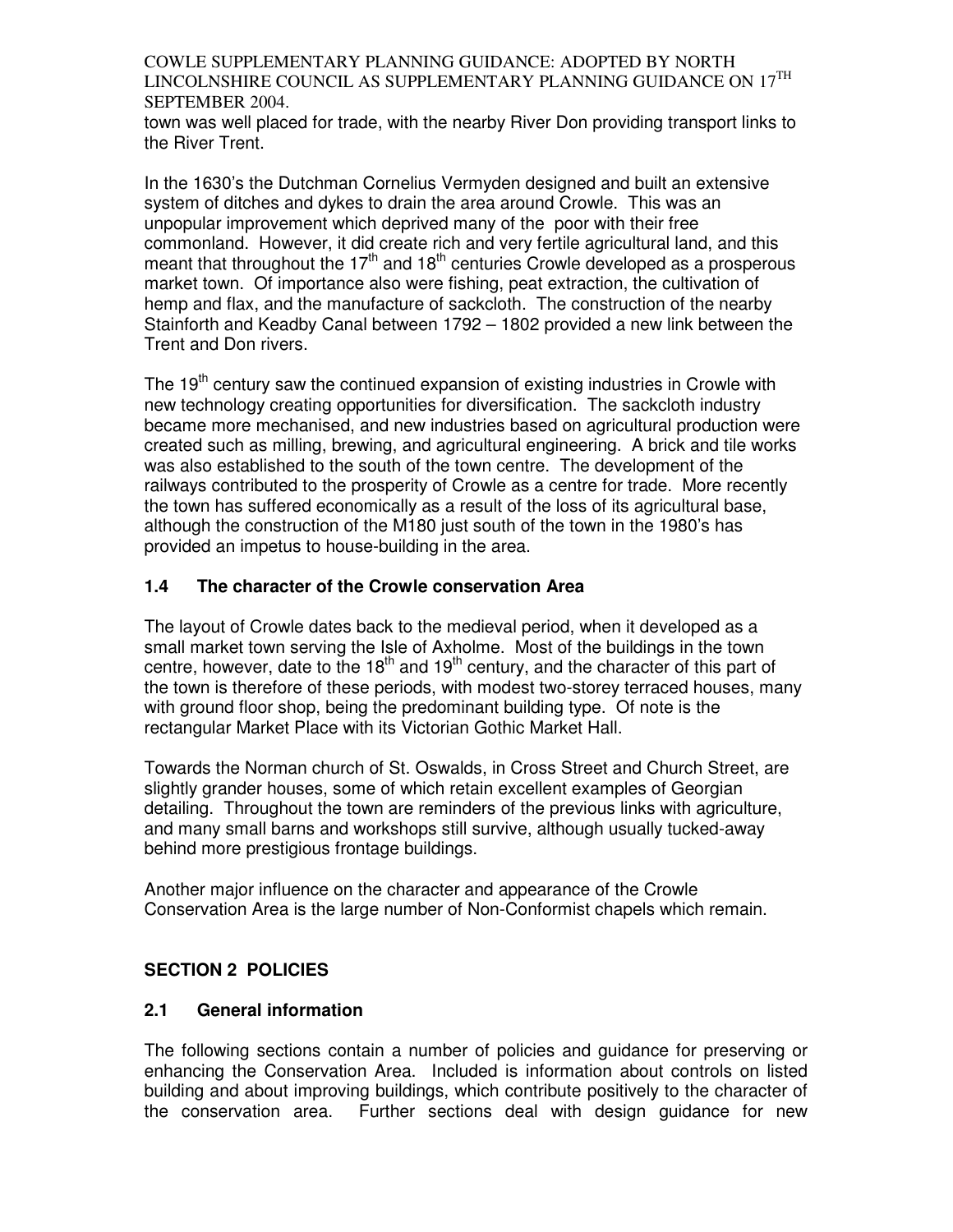development, and the protection of important views and focal points within the conservation area. Included at the end of this section is a list of various organisations which publish additional guidance, including details of where to obtain another useful document, Planning Policy Guidance Note (PPG 15), which sets out central government's policies in relation to listed buildings and conservation areas. Local policies are set out in the North Lincolnshire Plan. Further guidance on planning in conservation areas can be obtained from the Council's Planning and Regeneration Service.

## **2.2 Listed Buildings**

A number of buildings in Crowle are included on the Department of Culture, Media and Sport's List of Buildings of Special Architectural or Historic Interest which can be inspected at the Council's offices. The most important is the church of St. Oswald which is grade I. Other buildings are listed grade II and include the White Hart Inn, which has a  $16<sup>th</sup>$  century timber frame.

Several of the 19<sup>th</sup> century properties in the High Street are also listed including nos. 1 – 11, no. 49, the tiny shop at no. 47, and no. 84. No. 1 Church Street is a listed, mid-18<sup>th</sup> century house which occupies a prominent position at the junction with the High Street. The Old Vicarage next to the church is also listed.

An important group is in Cross Street and includes nos. 1 – 9 (odd), incorporating 2/4 Woodland Avenue, and no. 2 Cross Street on the opposite side of the road. The Cross Keys Inn on the north side and nos. 1 –3 on the south side of the Market Place are included, as is no.6 Woodlands Avenue.

All the listed buildings in Crowle are identified on the map at Figure 1, but if you are uncertain about the status of any building in the conservation area, please contact the Council at the address at the back of this leaflet.

"Listing" covers both the interior and exterior of a listed building, and all structures within the curtilage which form part of the land and have done so since before 1 July 1948.

• Listed Building Consent is needed for all alterations and extensions which affect the architectural or historic interest of a listed building

Alterations to listed buildings which may need consent include relatively minor changes like inserting a new window; removing an internal wall, door or fireplace; adding a chimney or flue; removing panelling or fitted cupboards; and inserting a new bathroom where new drainage is required.

Like-for-like repairs usually do not require Listed Building Consent. Owners of such buildings should be encouraged to use traditional materials for roof repairs including lead for flashings and pantiles, clay tiles (or occasionally slate) for roofing repairs.

Brick and stonework should be carefully repointed using traditional lime mortars with a brushed flush joint (not weatherstruck or ribbon joints) and cleaning should only be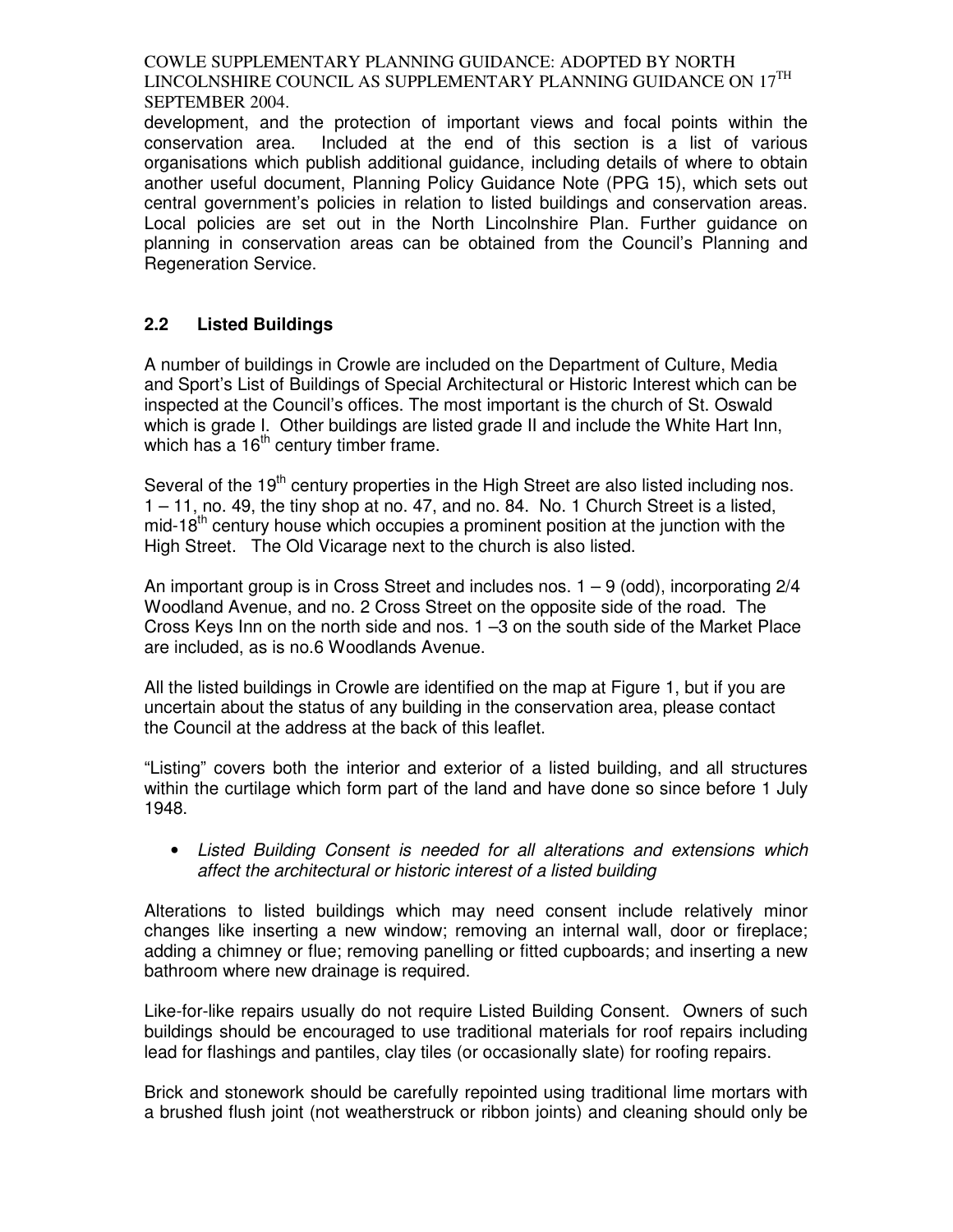undertaken where its is structurally necessary (such as where build up of dirt or lichen is causing the bricks or stone to break down).

Windows should be always repaired in situ rather than replaced wholesale. A good joiner can repair rotting timber windows by piecing in new sections and there are many companies who can upgrade timber windows to provide much improved sound and heat insulation. Doors should also be repaired whenever possible but where replacement is needed, the new door must match the original exactly.

• Like-for-like repairs usually do not require Listed Building Consent although they must be carried out using traditional materials and detailing.

The importance of the interior as well as the external appearance must be recognised when dealing with listed buildings. It is important that the original plan form and features are protected. Opening up previously separated rooms or moving staircases, removing chimneybreasts, fireplaces, original doors and decorative plasterwork are all changes which are unlikely to receive listed building consent.

• The original plan form and historic interior features of listed buildings should be preserved.

Extensions to listed buildings should be carefully designed to reflect the scale and detailing of the original building. Extensions should be to the side or rear (depending on the layout of the building) and should be lower than the original building and secondary in scale. Materials and details should match the original examples within the listed building, including windows and eaves and roof details.

Applications for such changes should be accompanied by enough detailed information for the Council to assess the impact of the scheme on the character of the existing building and the conservation area. The Council will require existing and proposed plans, sections and elevations at 1:50 scale with larger scale drawings illustrating details such as new windows and doors. Additional information may be requested as required.

The English Historic Towns Forum is producing an informative guide on the making of better planning applications for proposals affecting conservation areas and listed buildings which is copyright to that body until October 2003. Applicants will find this of assistance in making applications (The English Historic Towns Forum – ISBN 1 898261 51 2 – Tele 0117 9750459 – e-mail: ehtf@uwe.ac.uk).

• Extensions to listed buildings should be secondary in scale to the original building and be carefully detailed. Applications for alterations and additions will need to be drawn-up to a 1:50 scale.

Alterations which require Listed Building Consent are currently nil rated for VAT but repairs to listed buildings are assessed at the usual VAT rate of 17.5% and all but 5% of the VAT levied in repairs on listed places of worship can be reclaimed. Owners should contact the Customs and Excise Office (Tel: 0845 0109000 ) for further details and a leaflet.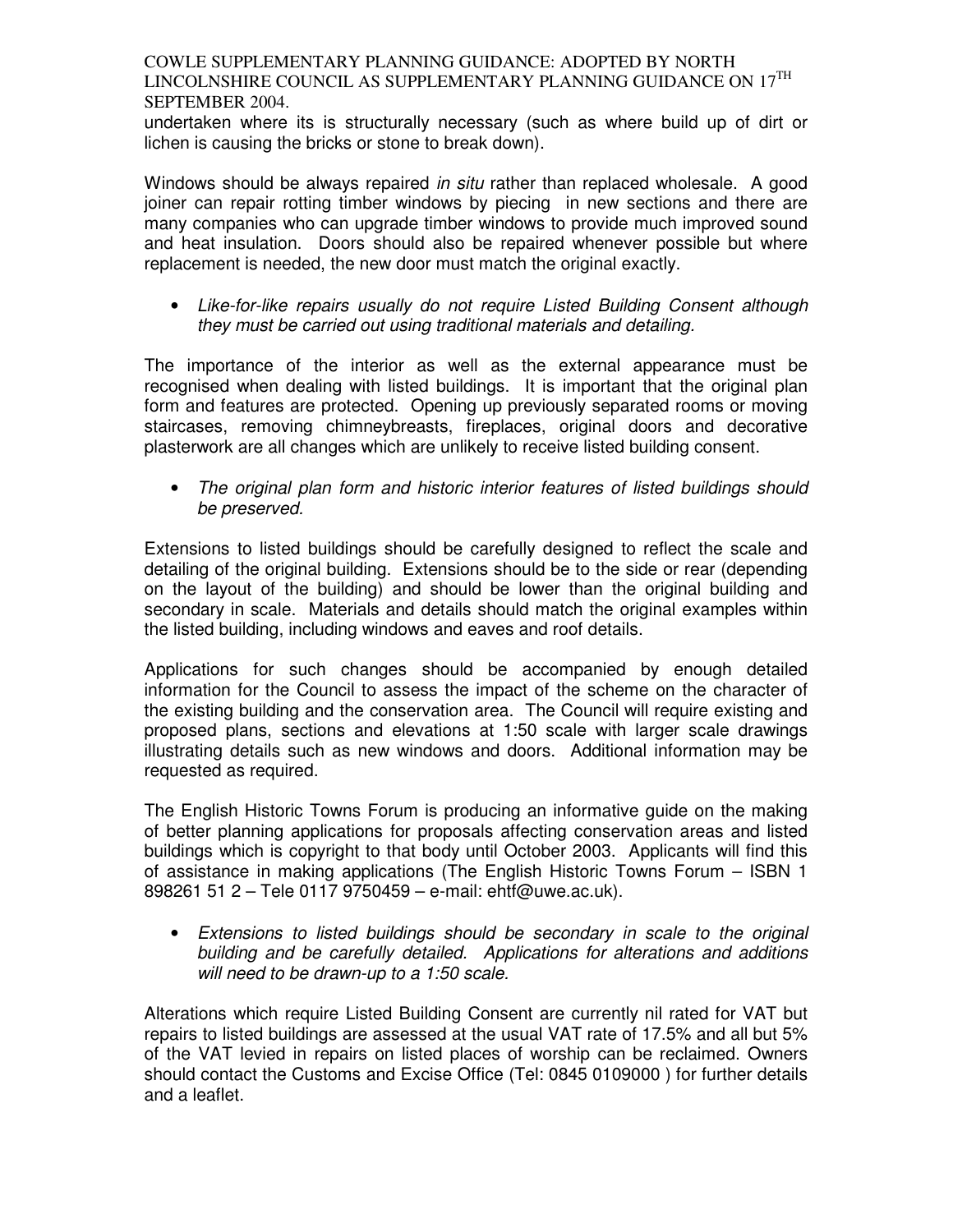## **2.3 Buildings of Townscape Merit and demolition in Conservation Areas**

Conservation Area Consent is required for the full or substantial demolition of buildings within the conservation area. In accordance with the Government Guidance in PPG15 there will be a presumption in favour of retaining buildings, which make a positive contribution to the character or appearance of the conservation area.

As part of this study, those buildings which make such a contribution but have not been included in the national statutory list of building of architectural or historic interest, have been identified and are shown on the map as Buildings of Townscape Merit.

These buildings are considered to be of local importance and contribute positively to the character of the conservation. The demolition of such buildings will erode and dilute the existing character of the Conservation Area and adversely affect its appearance. Additionally, because these buildings are an important part of the character of the conservation area, special attention needs to be paid to applications to alter and extend these properties.

- North Lincolnshire Council will resist applications to demolish all or a substantial part of any building identified as a "Building of Townscape Merit". Additionally, alterations and extensions to these buildings will have to be particularly sensitively designed and take into account their historic and architectural interest.
- Every effort should be made to retain all existing traditional architectural features of these buildings the removal or loss of which will need to be fully justified within the context of any adverse impacts which this loss will have on the character and appearance of the Conservation Area. Alterations will need to incorporate matching designs and materials appropriate to the age and character of the building.

## **2.4 Other buildings – Neutral buildings and negative buildings in their present form.**

Neutral buildings are older buildings, which have been altered or modern buildings the design of which is considered to be reasonably in keeping with the surrounding area.

Negative buildings are buildings, which, in their present form, conflict with the traditional character of the Conservation Area as identified in the character appraisal document for it. Whilst these buildings do not contribute as much to the area character as buildings of townscape merit they can be renovated sympathetically incorporating traditional designs and materials appropriate to the conservation area.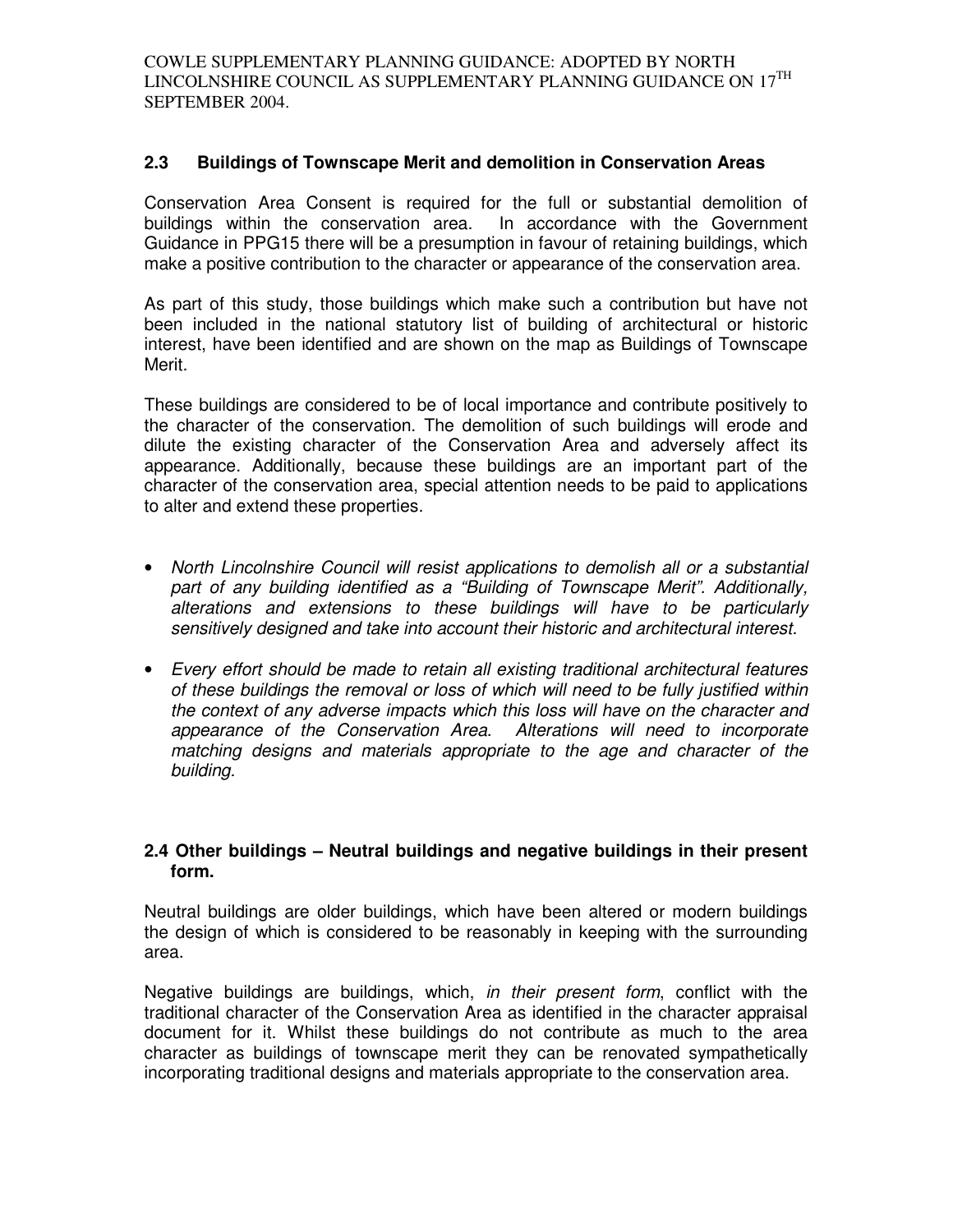- Alterations to neutral buildings and negative buildings shall incorporate traditional materials and designs that are associated with the key buildings in the conservation area (listed buildings and buildings of townscape merit.)
- Demolition of these buildings would only be considered replaced with a quality building that has been specifically designed to preserve and enhance the character of the conservation area.

## **2.5 New Development in the Conservation Area.**

Policies for new development in conservation areas in the whole of North Lincolnshire are included in the Local Plan in the chapter on the Historic Environment (policies HE2, HE3 and HE4). Additionally, the same Plan includes Supplementary Planning Guidance which provides detailed advice on house extensions.

In the Town centre development opportunities are extremely limited. There are a large number of buildings of architectural interest within the commercial core and it is largely built-up. Where sites for development do occur, such as where modern buildings of little merit have already been identified, the following criteria will apply to the new scheme:

## **Design**

The principal aim of new development should be to marry-in the new with the existing, rather than making the new building completely different. This is because the attractiveness of the town centre relies on the visual cohesiveness of the streetscape.

• All new development should therefore reflect the scale and materials of adjoining property. The form of any new building, including its height, relationship to the street, and any rear extensions, should be sympathetic to the surrounding buildings. Because most new development will be within existing terraces or groups of buildings, rooflines, eaves heights and details, and shop fronts or front doors should match or reflect adjoining properties. The addition of chimneystacks in some locations may be required, to ensure compatibility with adjoining properties. A number of sites have been identified which would benefit from the reintroduction of the historic building line to enclose the street.

## **Materials**

Materials for new development in Crowle will usually be chosen to match existing buildings in the area, so brick will normally be the most appropriate material. Roofs should be covered in clay pantiles or natural slate. Windows should be made from timber and be traditionally detailed, with vertically-sliding sashes or horizontallysliding sashes or casements. Top hung false sashes or modern replacement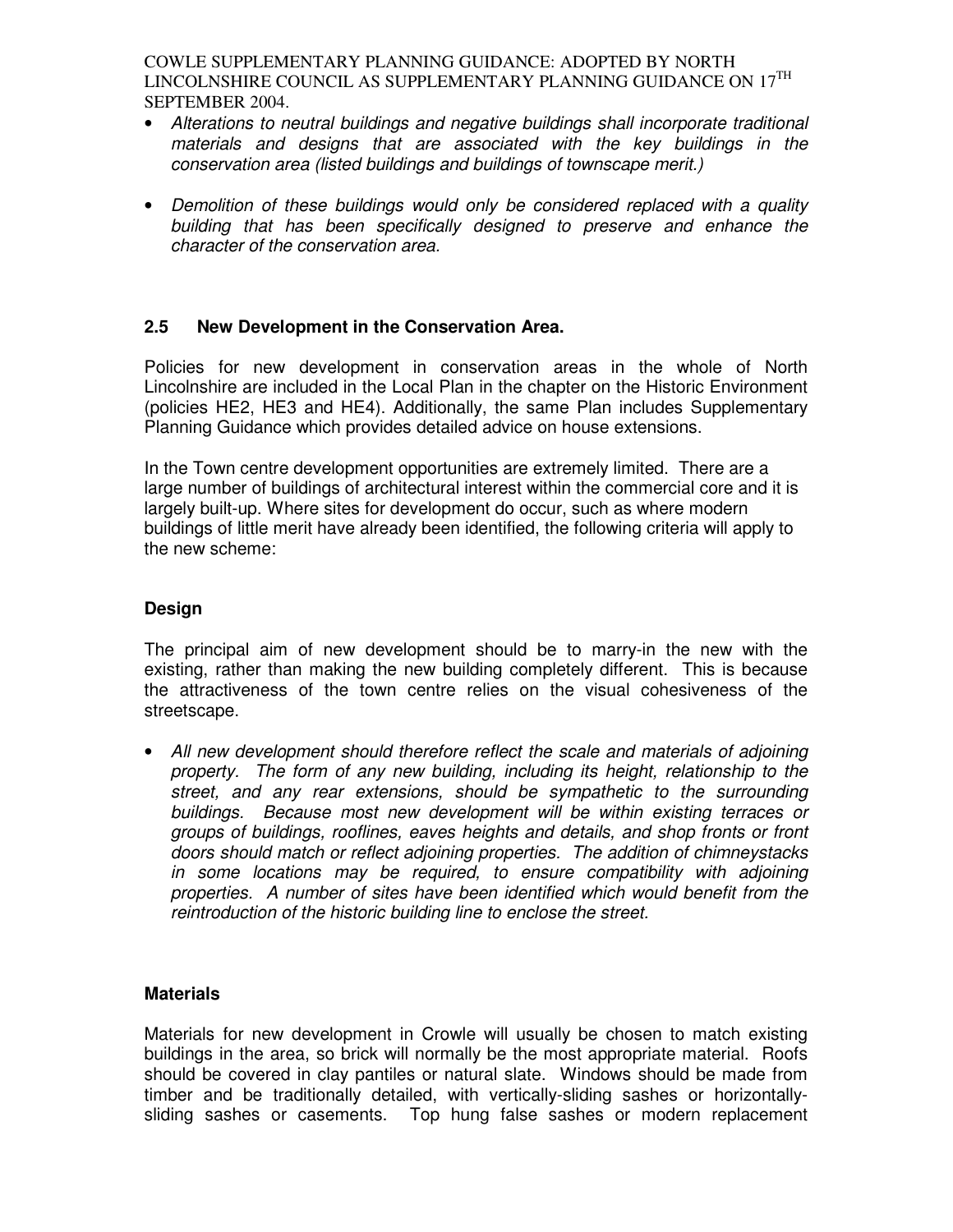windows in uPVC or aluminum are not suitable. All timber should be painted not stained.

- Traditional materials and details should be specified for new development.
- The use of material other than timber is unacceptable for windows, doors and conservatories in conservation areas.

## **Shopfronts**

Existing historic shopfronts in Crowle should be retained wherever possible, and should be carefully repaired using traditional materials and building techniques. New shopfronts in Crowle should reflect the prevailing  $19<sup>th</sup>$  and early  $20<sup>th</sup>$  century shopfronts in the town. They should therefore have a sloping fascia, supported on pilasters or corbels, with a panelled stall-riser beneath.

If security shutters are required, they should be positioned inside the shopfront. All shopfronts should be painted not stained.

Shop signs should be limited to a simple painted fascia, although traditional hanging signs may be considered acceptable.

If external lighting is required, it should be provided by individual spotlights, carefully positioned above the fascia. Internally illuminated letters or plastic fascia signs will not be usually be acceptable.

• New shopfronts should be built in timber, traditionally detailed, and carefully illuminated.

## **2.6 Protection of open spaces and views.**

Some areas shown at Figure 3 are identified as areas of amenity importance and recreational space and are already protected by policies LC 11 and R1 in the North Lincolnshire Local Plan.

• The Council will protect areas identified as having amenity importance or recreational space from development which will adversely affect their open character, visual amenity, wildlife value or recreational use.

This appraisal has identified important vistas and landmarks within Crowle and also views to and from the village the surrounding agricultural land. These have are shown on the Townscape Analysis Map at Figure 3.

• The Council will protect existing views in Crowle most notably views to St Oswald's Church.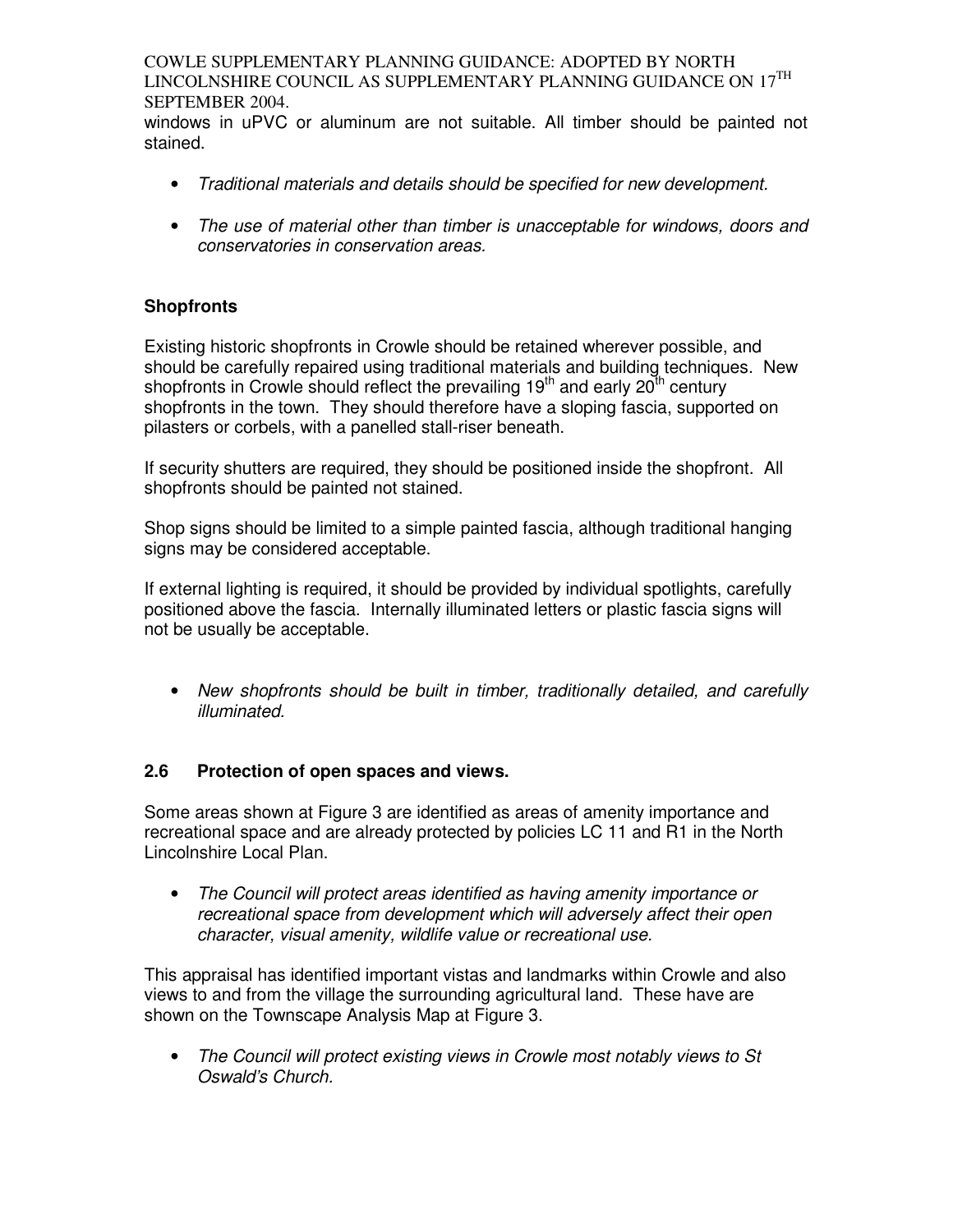## **2.7 Trees**

The few trees which are found in Crowle play an important part in the character and appearance of the conservation area and designation gives the Council powers to control what happens to them.

• If you wish to lop, top, uproot or fell a tree in the conservation area which is not already covered by a Tree Preservation Order (TPO) you must give the Council 6 weeks written notice before carrying out the work; trees have legal protection equivalent to a TPO for that period, and the Council may make an Order if it is considered appropriate. Proposals to prune a tree should clarify what is envisaged and the extent of the work. The Council will not normally require applications for the removal of dead wood with secateurs or handshears..

Trees which, whilst remaining healthy, have reached a stage in their development where the crown spread begins to get smaller, are now generally regarded as "veteran''. Such trees may not necessarily be particularly old, but the onset of old age has been brought about by the tree's response to the surrounding environmental conditions (soil, air water and nutrient availability). They may therefore exhibit increasing die-back of branches, bark and trunk and may contain significant amounts of dead wood. Whilst the removal of dead wood will not generally require consent from the Council, the treatment in older trees requires careful consideration, and the Council can provide free advice. The Council is also currently producing Supplementary Planning Guidance on "Trees and development", and is looking to a long term tree strategy which will involve new planting and additional Tree Preservation Orders.

• The Council will seek to promote the dissemination and use of best practice techniques for the proper management of veteran trees.

## **2.8 Environmental Improvements - Street lighting and street furniture**.

## **Traffic management and street signage.**

In order to preserve or enhance the character of the conservation area, a number of initiatives have been considered by the Council. Whilst in general all new signage in conservation areas, should reflect the sensitive historic location and should be sited and designed appropriately, this has not always occurred in Crowle. There are health and safety considerations, which require that modern road markings are to recognised standards.

• The Council will, review the use of road markings and traffic sinage in the town from time to time.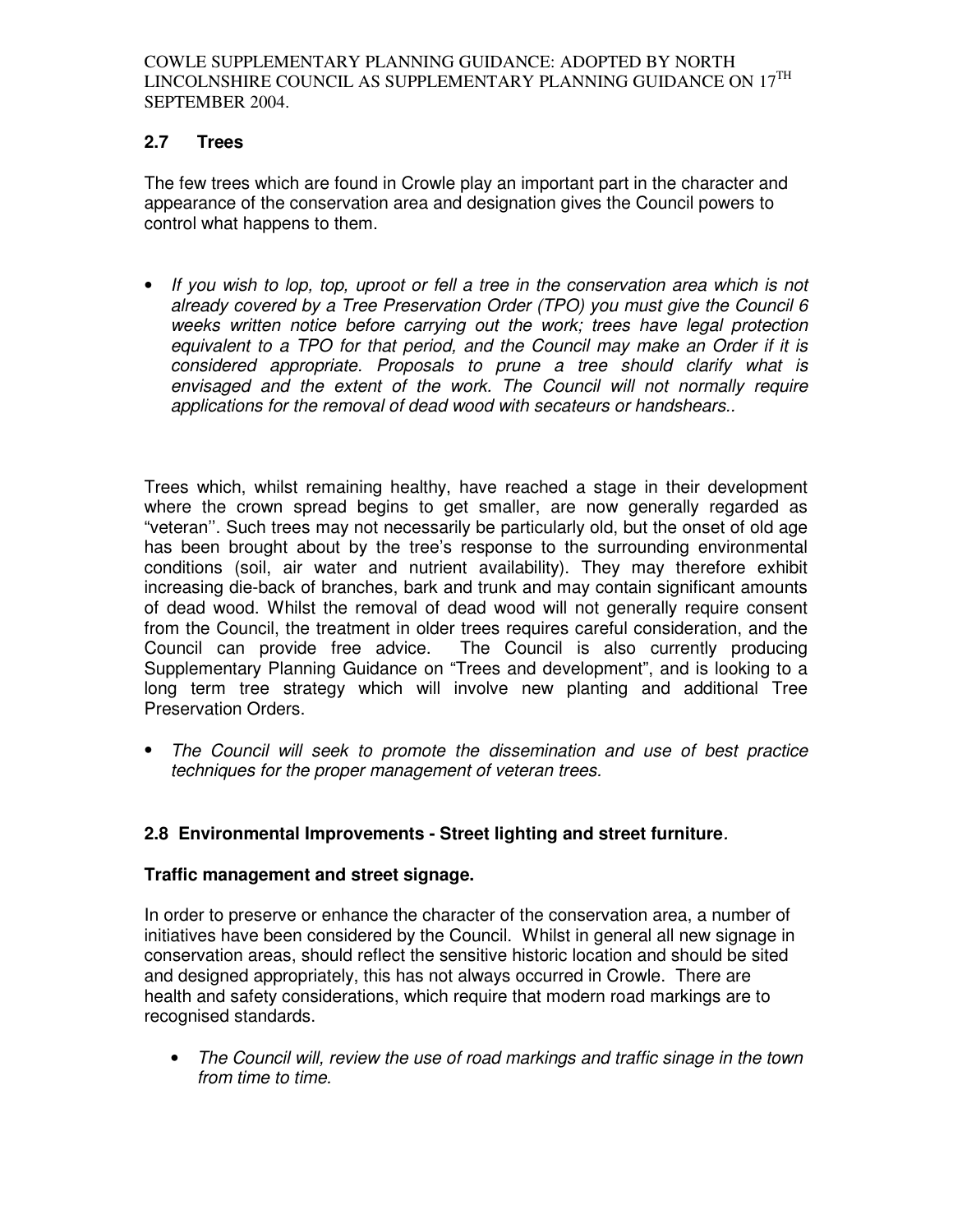## **Street furniture.**

A number of modern street nameplates, using cast aluminium, are available which would enhance the character and appearance of the Crowle Conservation Area and provide a consistency of appearance throughout the town centre. Similarly, cast iron waste bins and the provision of simple, modern seating would enhance the Market Square area and other parts of the conservation area. The removal of "street clutter" (differing signage, varied seating, odd waste bins) and the agreement of a "pallet" of products and materials would be advantageous, so that as funds permit, improvements to an agreed design and specification can be carried out.

## **Street lighting.**

Street lighting within Crowle is provided by a variety of modern fittings, including wallfixed lighting along the High Street. The design of the fittings, many of which are located on older buildings, is not attractive, and the heavy wiring which is pinned to the wall to supply power is also detrimental. A comprehensive scheme to replace and improve the street lighting in Crowle, using simple modern fittings with concealed wiring, would be welcome.

## **Telephone wires and telegraph poles.**

Within Crowle, many of the streets are adversely affected by overhead telephone wires and power cables, and by prominent telegraph poles. The long-term strategy of the Council is to underground all such wires within the conservation area.

## **Improvements to the Market Place.**

This area has been repaved using concrete paviors and other modern materials. It contains a variety of other materials, including tarmac and concrete kerbs, and some "heritage" items such as black-painted cast iron bollards. The central part of it is used as a car park, with somewhat "untidy" parking bays. Better quality, more traditional materials such as granite setts and York stone, would improve the street surface. Additional tree planting, and the removal of some of the car parking, would also be advantageous.

• The Council will continue to seek improvements to the appearance of the Crowle Conservation Area by the use of good quality materials and more appropriate street lighting and street furniture. Undergrounding overhead wires, and less obtrusive street signage, is also one of the Council's objectives.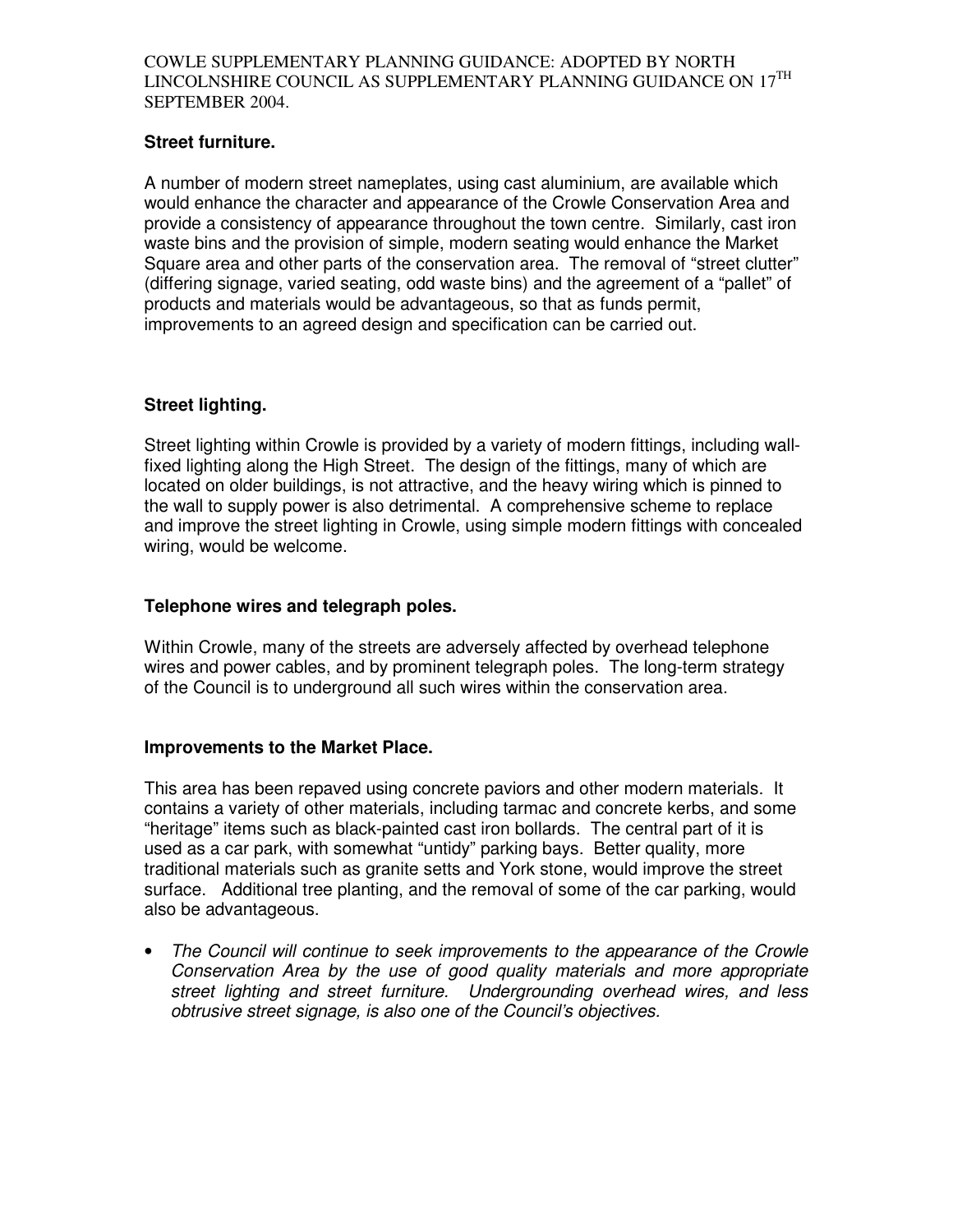## **2. 9 How residents can help.**

The character of the Conservation Area comes not only from the physical appearance of the town but also from the community who live and work in the area. Retaining and enhancing that character can only be achieved through residents, the Council and other service providers working together.

An owner is responsible for the continued maintenance of their property and garden, and regular repair with traditional materials can help to retain the quality of the townscape. Local residents and amenity groups can also help by recording the local history and features of the area, and by passing on information about good local builders and suppliers of traditional materials and skills.

If you live in the Conservation Area and are considering undertaking any repairs or alterations to your property or land, the best approach is always to contact the Council for advice on whether any permissions or consents are required and, if they are, how best to obtain these.

Advice on such matters is part of the service paid for by local charge payers and in available by contacting the Council's Planning and Regeneration Service which is based at Church Square House in Scunthorpe. Tele: 01724 297420.

## **2.10 Useful names and addresses.**

## **For specific information about the Conservation Area, please contact:**

Edward Rychlak, Planning and Regeneration , North Lincolnshire Council, Church Square House, P O Box 42, Scunthorpe. North Lincolnshire DN15 6XQ (tel: 01726 297396)

## **For further information relating to listed buildings and conservation areas, contact:**

English Heritage, 23 Savile Row, London W1X 1AB. General telephone inquiries: 020 7973 3000 Customer Services 020 7973 4916.